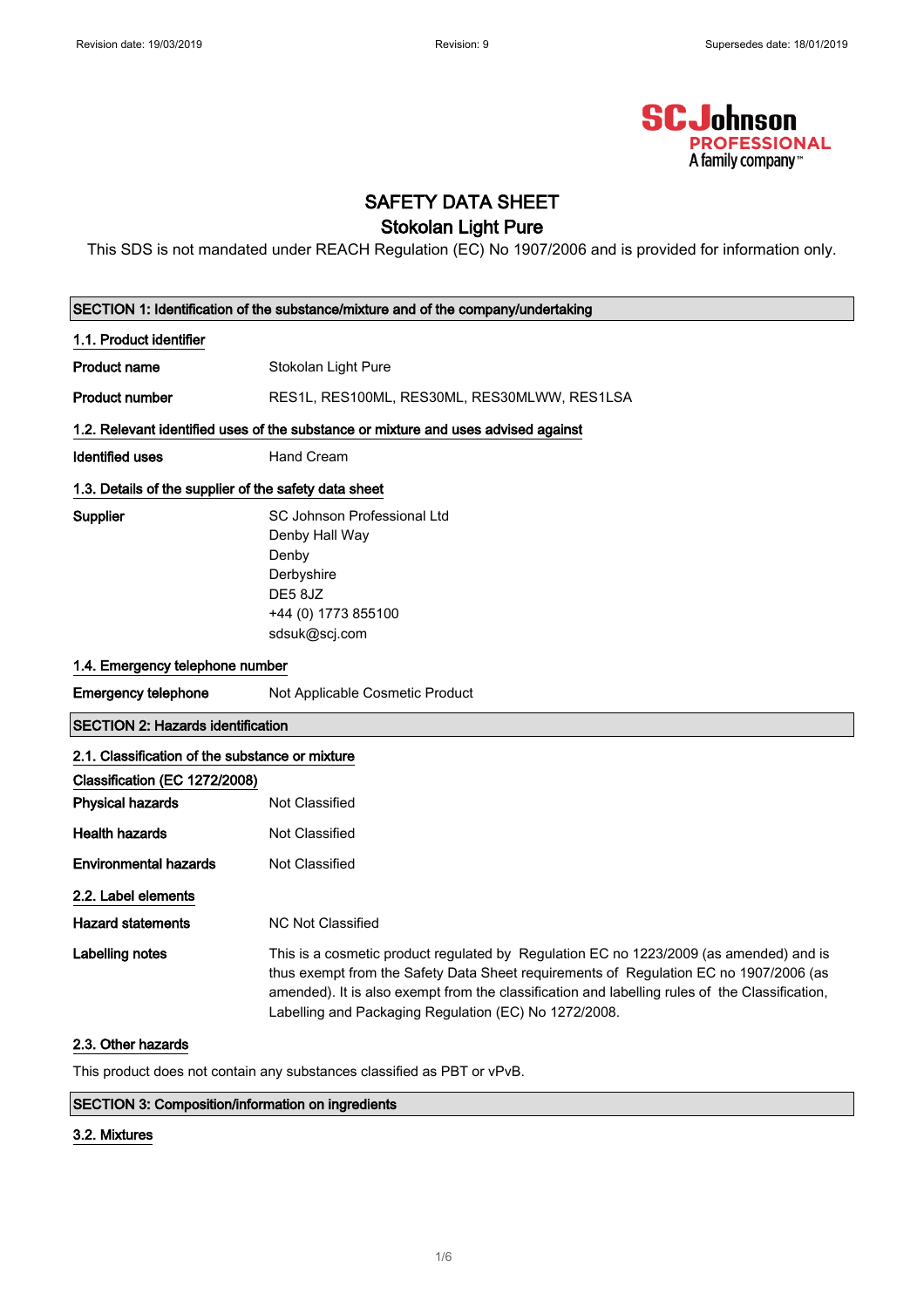## INCI Aqua

Dicaprylyl Ether Cetearyl Alcohol Acrylates Copolymer Glycerin Ceteareth-20 Phenoxyethanol Butyrospermum Parkii (Shea Butter) Diazolidinyl Urea Titanium Dioxide Allantoin Sodium Hydroxide Tetrasodium Iminodisuccinate

## SECTION 4: First aid measures

| 4.1. Description of first aid measures                                          |                                                                                                                                                                      |  |
|---------------------------------------------------------------------------------|----------------------------------------------------------------------------------------------------------------------------------------------------------------------|--|
| Inhalation                                                                      | Not relevant. Unlikely route of exposure as the product does not contain volatile substances.                                                                        |  |
| Ingestion                                                                       | Rinse mouth thoroughly with water. Get medical attention if any discomfort continues.                                                                                |  |
| <b>Skin contact</b>                                                             | Not relevant.                                                                                                                                                        |  |
| Eye contact                                                                     | Remove any contact lenses and open eyelids wide apart. Continue to rinse for at least 15<br>minutes. Get medical attention promptly if symptoms occur after washing. |  |
|                                                                                 | 4.2. Most important symptoms and effects, both acute and delayed                                                                                                     |  |
| Inhalation                                                                      | No specific symptoms known.                                                                                                                                          |  |
| Ingestion                                                                       | No specific symptoms known.                                                                                                                                          |  |
| Skin contact                                                                    | No specific symptoms known.                                                                                                                                          |  |
| Eye contact                                                                     | May cause temporary eye irritation.                                                                                                                                  |  |
| 4.3. Indication of any immediate medical attention and special treatment needed |                                                                                                                                                                      |  |
| Notes for the doctor                                                            | No specific recommendations.                                                                                                                                         |  |
| <b>SECTION 5: Firefighting measures</b>                                         |                                                                                                                                                                      |  |
| 5.1. Extinguishing media                                                        |                                                                                                                                                                      |  |
| Suitable extinguishing media                                                    | The product is not flammable. Use fire-extinguishing media suitable for the surrounding fire.                                                                        |  |
| 5.2. Special hazards arising from the substance or mixture                      |                                                                                                                                                                      |  |
| <b>Hazardous combustion</b><br>products                                         | No known hazardous decomposition products.                                                                                                                           |  |
| 5.3. Advice for firefighters                                                    |                                                                                                                                                                      |  |
| Protective actions during<br>firefighting                                       | No specific firefighting precautions known.                                                                                                                          |  |
| <b>SECTION 6: Accidental release measures</b>                                   |                                                                                                                                                                      |  |
| 6.1. Personal precautions, protective equipment and emergency procedures        |                                                                                                                                                                      |  |
| <b>Personal precautions</b>                                                     | Avoid contact with eyes.                                                                                                                                             |  |
| 6.2. Environmental precautions                                                  |                                                                                                                                                                      |  |

Environmental precautions Not considered to be a significant hazard due to the small quantities used.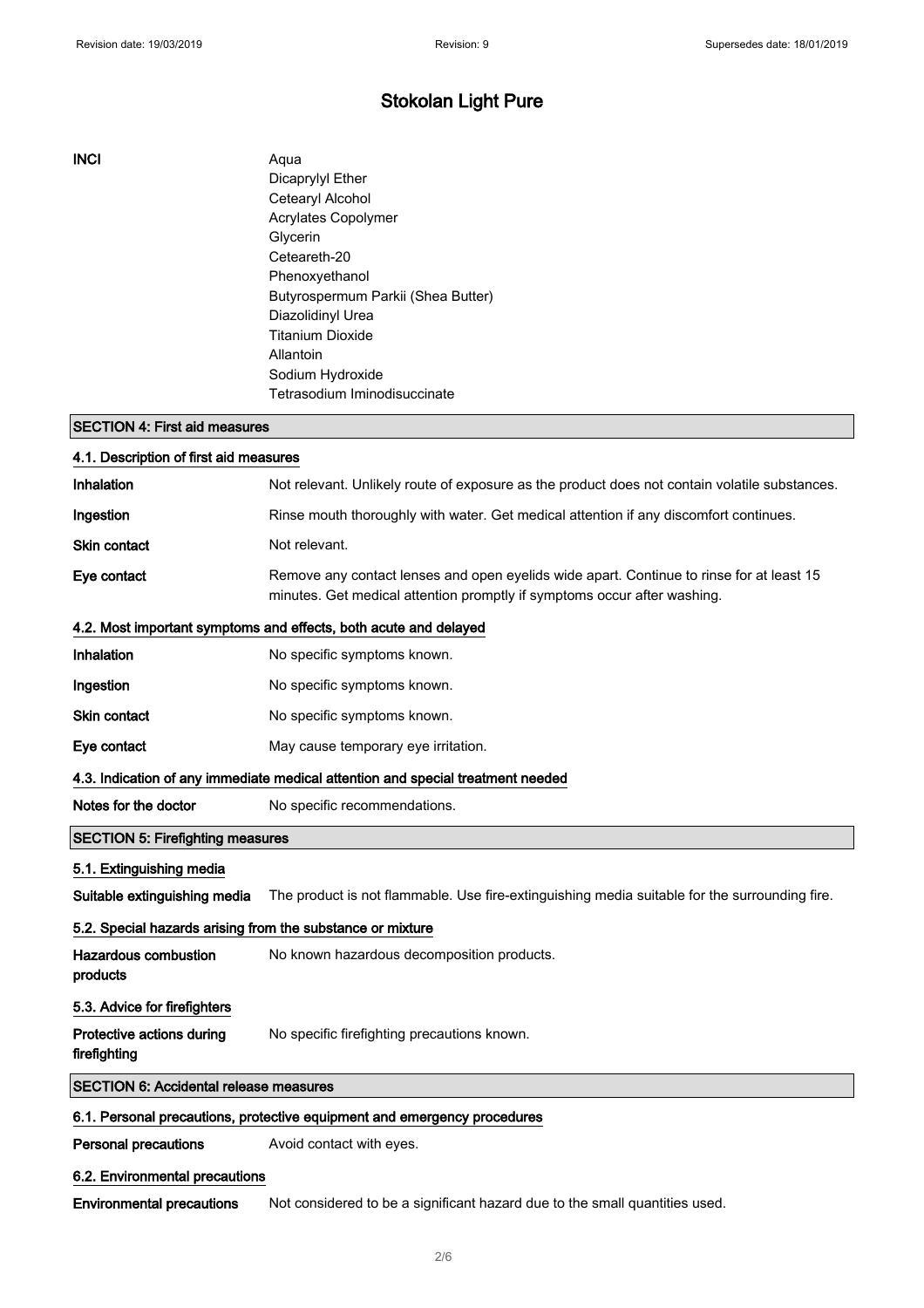| 6.3. Methods and material for containment and cleaning up  |                                                                                                                                                                                                                                                  |  |
|------------------------------------------------------------|--------------------------------------------------------------------------------------------------------------------------------------------------------------------------------------------------------------------------------------------------|--|
| Methods for cleaning up                                    | Flush away spillage with plenty of water. Avoid contamination of ponds or watercourses with<br>washing down water. Absorb spillage with non-combustible, absorbent material. Do not<br>discharge into drains or watercourses or onto the ground. |  |
| 6.4. Reference to other sections                           |                                                                                                                                                                                                                                                  |  |
| Reference to other sections                                | For waste disposal, see Section 13.                                                                                                                                                                                                              |  |
| <b>SECTION 7: Handling and storage</b>                     |                                                                                                                                                                                                                                                  |  |
| 7.1. Precautions for safe handling                         |                                                                                                                                                                                                                                                  |  |
| <b>Usage precautions</b>                                   | Avoid contact with eyes.                                                                                                                                                                                                                         |  |
|                                                            | 7.2. Conditions for safe storage, including any incompatibilities                                                                                                                                                                                |  |
| <b>Storage precautions</b>                                 | Stable at normal ambient temperatures.                                                                                                                                                                                                           |  |
| 7.3. Specific end use(s)                                   |                                                                                                                                                                                                                                                  |  |
| Specific end use(s)                                        | The identified uses for this product are detailed in Section 1.2.                                                                                                                                                                                |  |
| <b>SECTION 8: Exposure controls/Personal protection</b>    |                                                                                                                                                                                                                                                  |  |
| 8.1. Control parameters                                    |                                                                                                                                                                                                                                                  |  |
| Ingredient comments                                        | None.                                                                                                                                                                                                                                            |  |
| 8.2. Exposure controls                                     |                                                                                                                                                                                                                                                  |  |
| Appropriate engineering<br>controls                        | Not relevant.                                                                                                                                                                                                                                    |  |
| Eye/face protection                                        | Not relevant.                                                                                                                                                                                                                                    |  |
| <b>Respiratory protection</b>                              | No specific recommendations.                                                                                                                                                                                                                     |  |
| <b>SECTION 9: Physical and chemical properties</b>         |                                                                                                                                                                                                                                                  |  |
| 9.1. Information on basic physical and chemical properties |                                                                                                                                                                                                                                                  |  |
| Appearance                                                 | Viscous liquid.                                                                                                                                                                                                                                  |  |
| Colour                                                     | White.                                                                                                                                                                                                                                           |  |
| Odour                                                      | Characteristic.                                                                                                                                                                                                                                  |  |
| pH                                                         | pH (concentrated solution): 6.0-7.5                                                                                                                                                                                                              |  |
| 9.2. Other information                                     |                                                                                                                                                                                                                                                  |  |
| Other information                                          | None.                                                                                                                                                                                                                                            |  |
| SECTION 10: Stability and reactivity                       |                                                                                                                                                                                                                                                  |  |
| 10.1. Reactivity                                           |                                                                                                                                                                                                                                                  |  |
| Reactivity                                                 | There are no known reactivity hazards associated with this product.                                                                                                                                                                              |  |
| 10.2. Chemical stability                                   |                                                                                                                                                                                                                                                  |  |
| <b>Stability</b>                                           | Stable at normal ambient temperatures.                                                                                                                                                                                                           |  |
| 10.3. Possibility of hazardous reactions                   |                                                                                                                                                                                                                                                  |  |
| Possibility of hazardous<br>reactions                      | None known.                                                                                                                                                                                                                                      |  |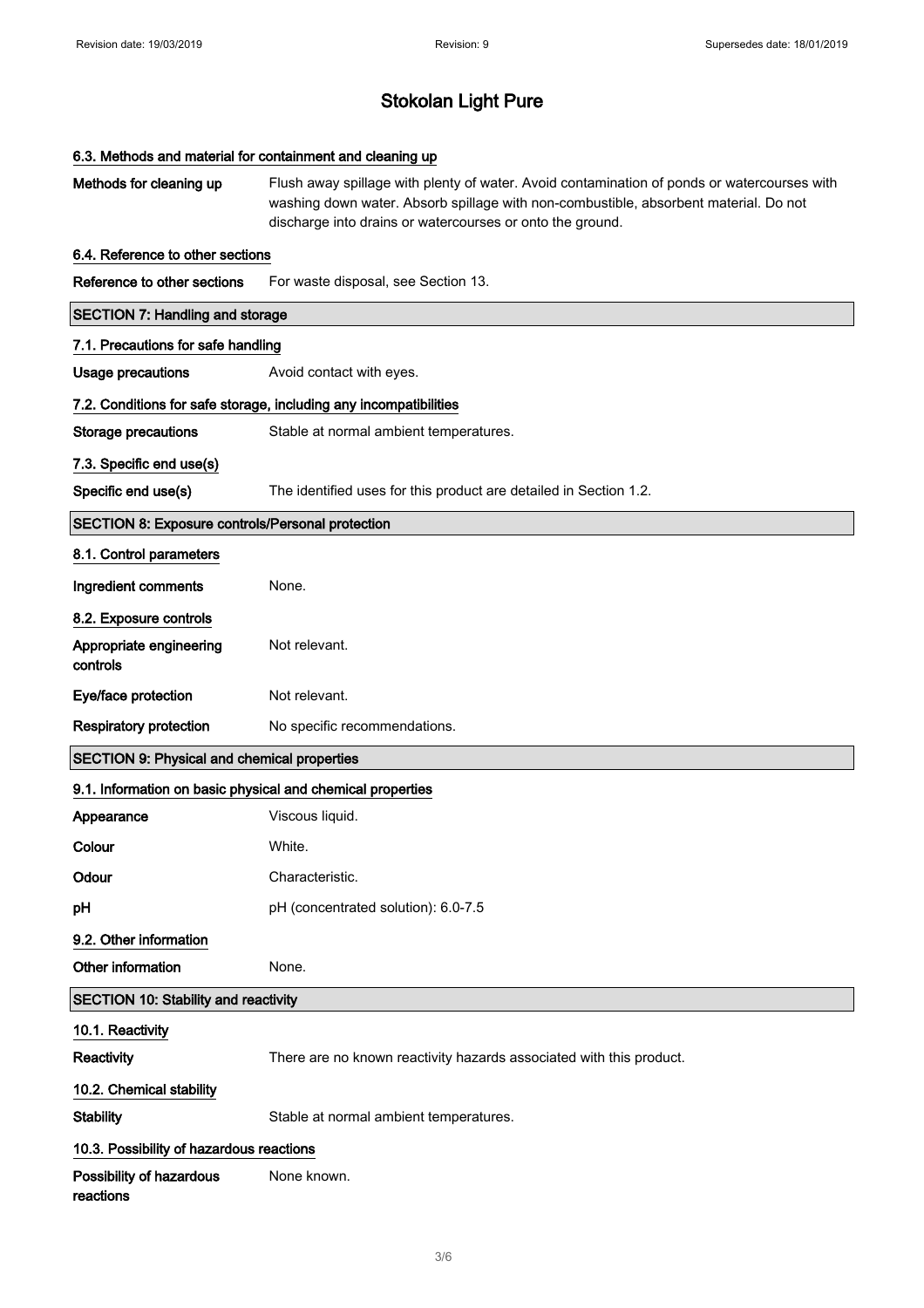## 10.4. Conditions to avoid

Conditions to avoid There are no known conditions that are likely to result in a hazardous situation.

## 10.5. Incompatible materials

Materials to avoid No specific material or group of materials is likely to react with the product to produce a hazardous situation.

## 10.6. Hazardous decomposition products

Hazardous decomposition products Does not decompose when used and stored as recommended.

## SECTION 11: Toxicological information

## 11.1. Information on toxicological effects

| General information                                   | A qualified toxicologist has evaluated and approved this product by conducting a Product<br>Safety Assessment as per the Cosmetic Regulation n EC no 1223/2009 (as amended).<br>Based on knowledge of the properties of the components, adverse effects on human health<br>are not to be expected in normal use. Customer complaint data demonstrates the product to<br>be completely harmless to the skin. The 48h Single Patch Test results show the product to be<br>non-irritant. |  |
|-------------------------------------------------------|---------------------------------------------------------------------------------------------------------------------------------------------------------------------------------------------------------------------------------------------------------------------------------------------------------------------------------------------------------------------------------------------------------------------------------------------------------------------------------------|--|
| Inhalation                                            | No specific health hazards known.                                                                                                                                                                                                                                                                                                                                                                                                                                                     |  |
| Ingestion                                             | May cause discomfort if swallowed.                                                                                                                                                                                                                                                                                                                                                                                                                                                    |  |
| Skin contact                                          | Skin irritation should not occur when used as recommended.                                                                                                                                                                                                                                                                                                                                                                                                                            |  |
| Eye contact                                           | May cause temporary eye irritation.                                                                                                                                                                                                                                                                                                                                                                                                                                                   |  |
| <b>SECTION 12: Ecological information</b>             |                                                                                                                                                                                                                                                                                                                                                                                                                                                                                       |  |
| Ecotoxicity                                           | Not regarded as dangerous for the environment.                                                                                                                                                                                                                                                                                                                                                                                                                                        |  |
| 12.1. Toxicity<br>12.2. Persistence and degradability |                                                                                                                                                                                                                                                                                                                                                                                                                                                                                       |  |
| Persistence and degradability                         | The surfactant(s) contained in this product complies(comply) with the biodegradability criteria<br>as laid down in Regulation (EC) No. 648/2004 on detergents. Data to support this assertion<br>are held at the disposal of the competent authorities of the Member States and will be made<br>available to them at their direct request, or at the request of a detergent manufacturer.                                                                                             |  |
| 12.3. Bioaccumulative potential                       |                                                                                                                                                                                                                                                                                                                                                                                                                                                                                       |  |
| <b>Bioaccumulative potential</b>                      | No data available on bioaccumulation.                                                                                                                                                                                                                                                                                                                                                                                                                                                 |  |
| 12.4. Mobility in soil                                |                                                                                                                                                                                                                                                                                                                                                                                                                                                                                       |  |
| <b>Mobility</b>                                       | The product is soluble in water.                                                                                                                                                                                                                                                                                                                                                                                                                                                      |  |
| 12.5. Results of PBT and vPvB assessment              |                                                                                                                                                                                                                                                                                                                                                                                                                                                                                       |  |
| Results of PBT and vPvB<br>assessment                 | This product does not contain any substances classified as PBT or vPvB.                                                                                                                                                                                                                                                                                                                                                                                                               |  |
| 12.6. Other adverse effects                           |                                                                                                                                                                                                                                                                                                                                                                                                                                                                                       |  |
| Other adverse effects                                 | None known.                                                                                                                                                                                                                                                                                                                                                                                                                                                                           |  |
| <b>SECTION 13: Disposal considerations</b>            |                                                                                                                                                                                                                                                                                                                                                                                                                                                                                       |  |
| 13.1. Waste treatment methods                         |                                                                                                                                                                                                                                                                                                                                                                                                                                                                                       |  |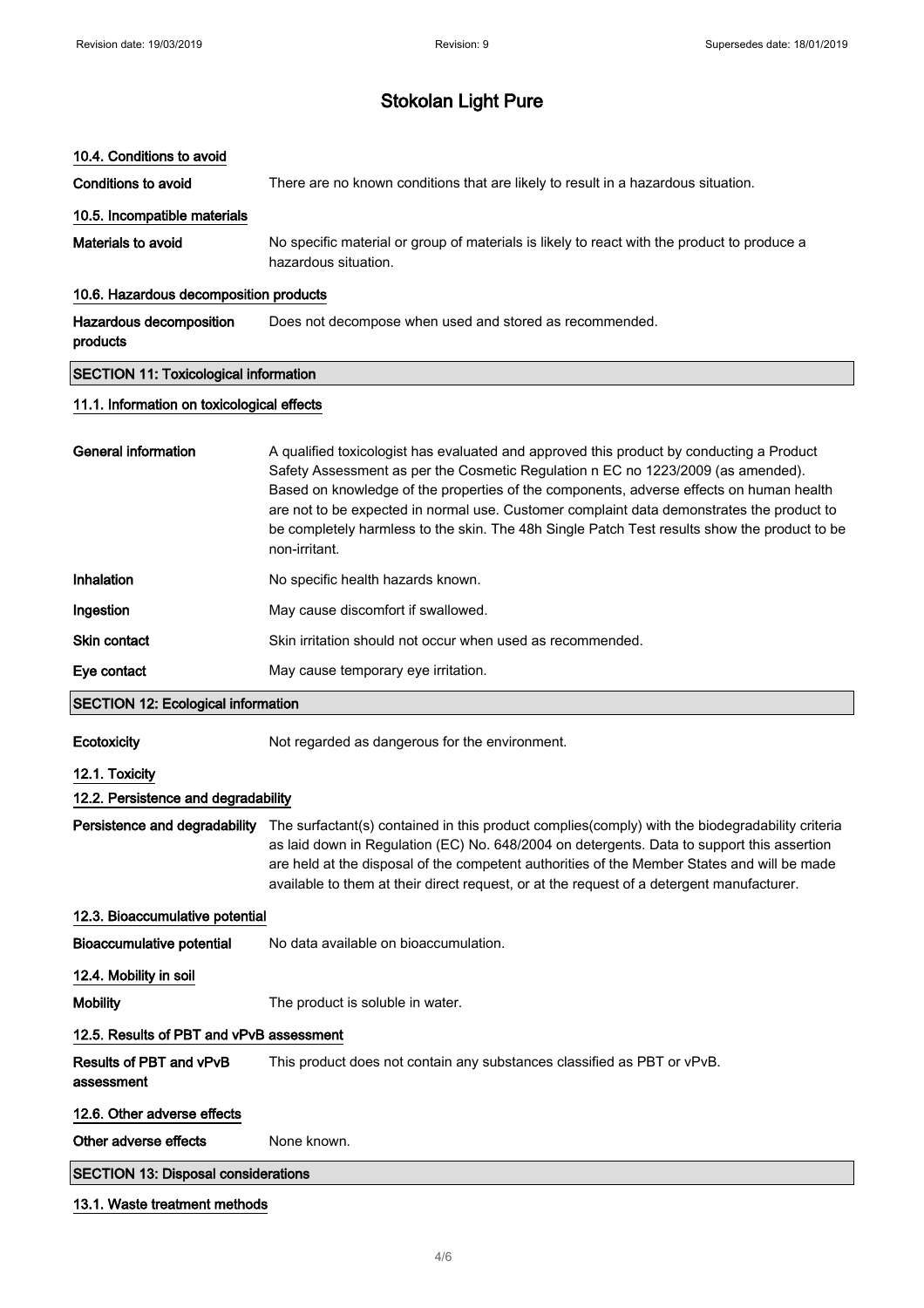| General information | When handling waste, the safety precautions applying to handling of the product should be<br>considered.                                                                    |
|---------------------|-----------------------------------------------------------------------------------------------------------------------------------------------------------------------------|
| Disposal methods    | Dispose of waste to licensed waste disposal site in accordance with the requirements of the<br>local Waste Disposal Authority. Reuse or recycle products wherever possible. |

## SECTION 14: Transport information

| Road transport notes | Not classified. |
|----------------------|-----------------|
| Rail transport notes | Not classified. |
| Sea transport notes  | Not classified. |
| Air transport notes  | Not classified. |

#### 14.1. UN number

Not applicable.

## 14.2. UN proper shipping name

Not applicable.

## 14.3. Transport hazard class(es)

Not applicable.

#### 14.4. Packing group

Not applicable.

#### 14.5. Environmental hazards

## Environmentally hazardous substance/marine pollutant No.

#### 14.6. Special precautions for user

Not applicable.

#### 14.7. Transport in bulk according to Annex II of MARPOL and the IBC Code

## Transport in bulk according to Not applicable. Annex II of MARPOL 73/78 and the IBC Code

## SECTION 15: Regulatory information

## 15.1. Safety, health and environmental regulations/legislation specific for the substance or mixture

EU legislation This is a cosmetic product regulated by Regulation EC no 1223/2009 (as amended) and is thus exempt from the Safety Data Sheet requirements of Regulation EC no 1907/2006 (as amended). It is also exempt from the classification and labelling rules of the Classification, Labelling and Packaging Regulation (EC) No 1272/2008.

#### 15.2. Chemical safety assessment

No chemical safety assessment has been carried out.

| <b>SECTION 16: Other information</b> |                  |  |
|--------------------------------------|------------------|--|
| <b>Revision comments</b>             | New SDS Software |  |
| <b>Revision date</b>                 | 19/03/2019       |  |
| <b>Revision</b>                      | 9                |  |